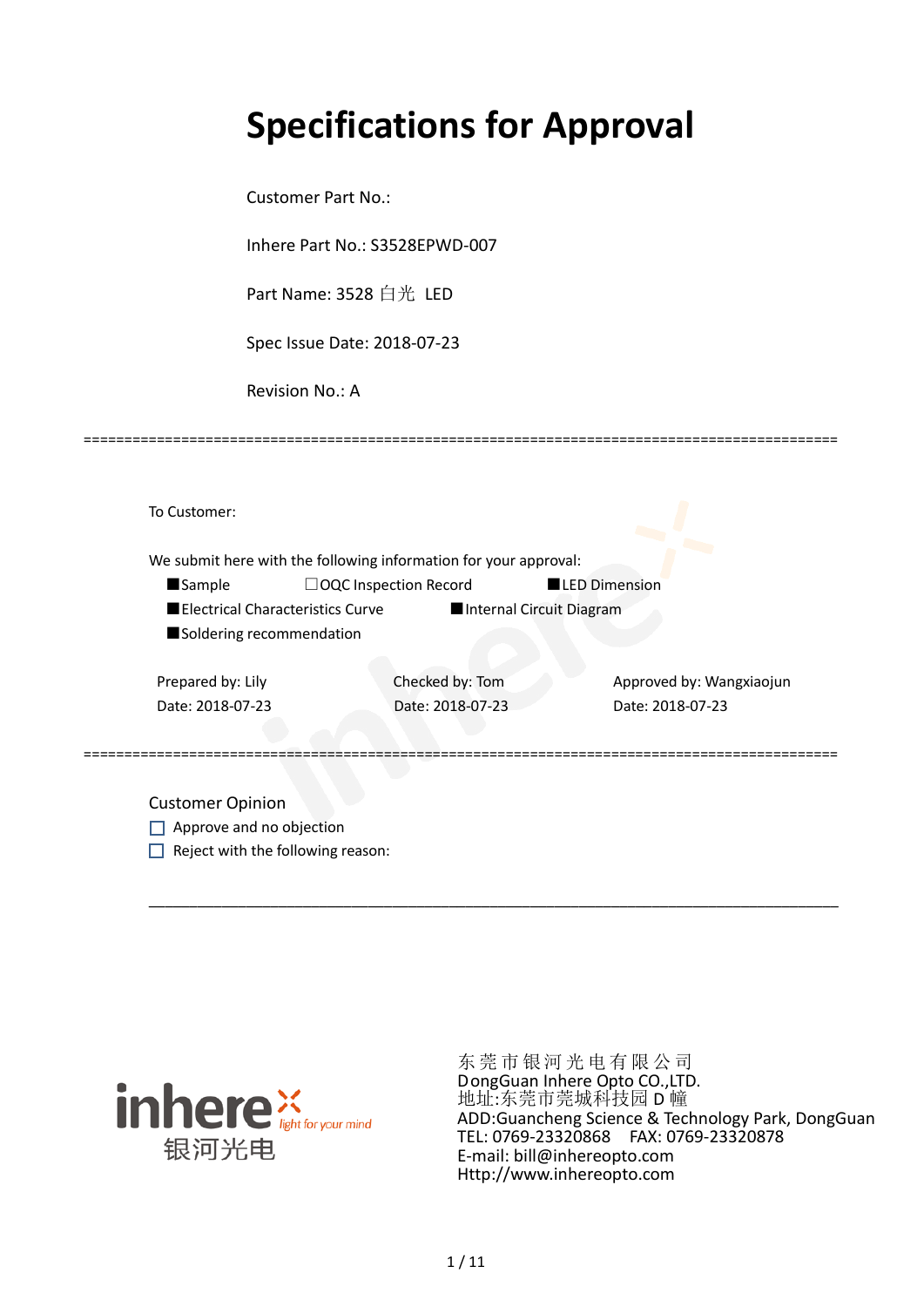#### **Features**

3.5mm × 2.8mm SMD LED, 1.9mm thickness

Low power consumption

Wide view angle

Package: 2000pcs/reel

RoHS Compliant

# **Applications**

Ideal for back light and indicator

Various colors and lens types available

# **Recommend Pad Layout Package outlines** 3,50 [0,14"] 1,50 [0,06"] 40 E0.09 1,50 [0,06"]  $[0,11"$  $\frac{1}{8}$  $2 \bullet$  $\bullet$  1 1,60 IO,06"I 3,20 [0,13"] 40 [0.09  $[0,07"$ **ATTENTION** 1,90  $0,80,10,03"$ ]  $[0,09"$ ] OBSERVE PRECAUTIONS FOR HANDLING ELECTROSTATIC SENSITIVE DEVICES

| Part No.      | <b>Emitted color</b> | <b>Dice</b> | Lens color |  |
|---------------|----------------------|-------------|------------|--|
| S3528EPWD-007 | White                | InGaN/GaN   | Yellow     |  |

# Notes:

 $\overline{c}$  $\tilde{\Omega}$ 

All dimensions are in millimeters (inches);

Tolerances are ±0.1mm (0.004inch) unless otherwise noted.

 $[0, 09"$ 

g ΩÎ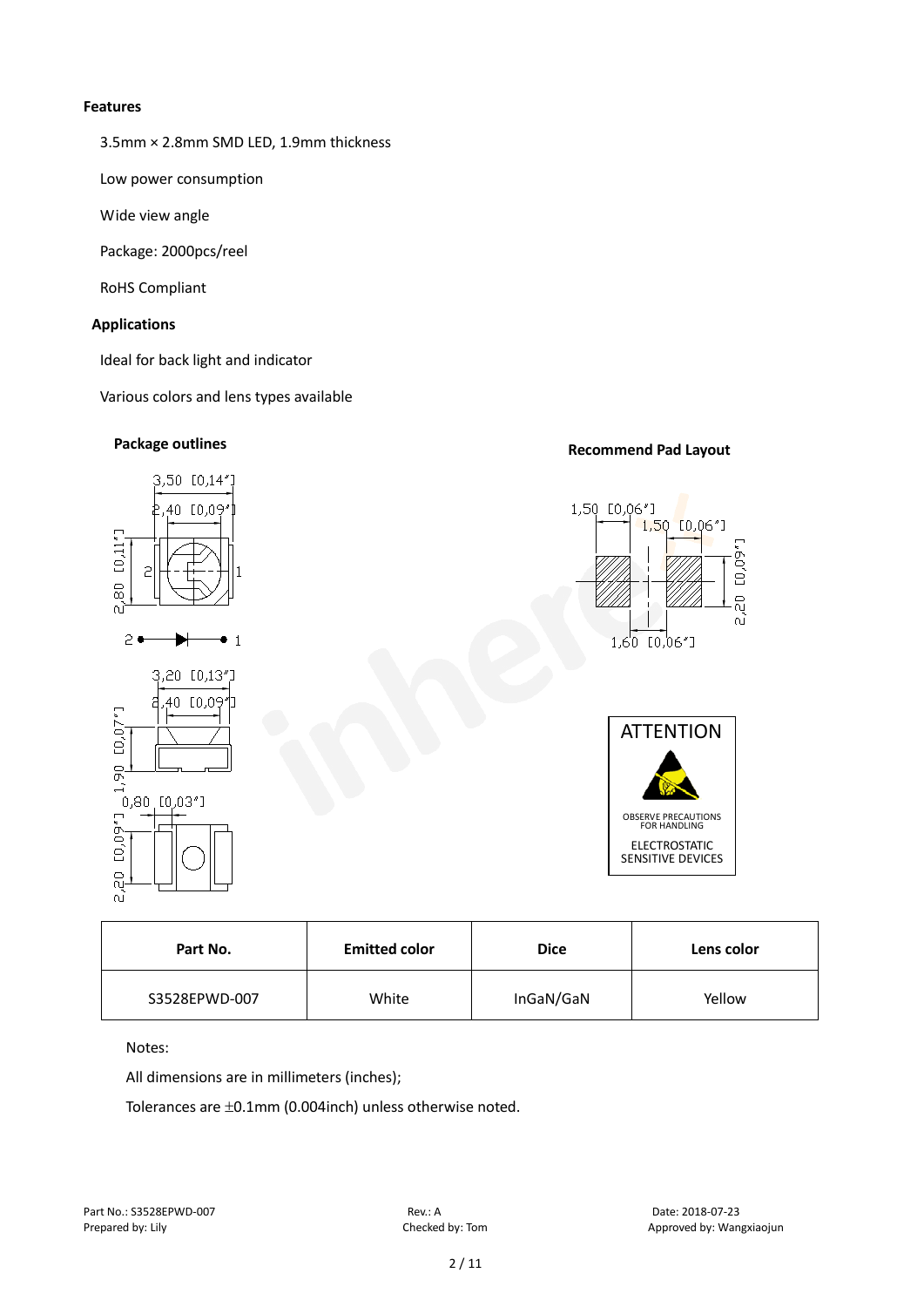# **Absolute Maximum Ratings (TA=25**℃**)**

| Parameter                                  | Symbol      | Value      | Unit           |
|--------------------------------------------|-------------|------------|----------------|
| Forward current                            | f           | 30         | mA             |
| Reverse voltage                            | Vr          | 5          | $\sf V$        |
| Power dissipation                          | Pd          | 105        | mW             |
| Operating temperature                      | Top         | $-40$ ~+80 | $^{\circ}$ C   |
| Storage temperature                        | <b>Tstg</b> | $-40$ ~+85 | $^{\circ}$ C   |
| Peak pulsing current (1/8 duty f=1kHz)     | Ifp         | 125        | m <sub>A</sub> |
| Electro-Optical Characteristics (TA=25 °C) |             |            |                |

# **Electro-Optical Characteristics (TA=25**℃)

|                         | <b>Test</b><br><b>Condition</b> | Symbol                  | Value             |                                               |                          |         |
|-------------------------|---------------------------------|-------------------------|-------------------|-----------------------------------------------|--------------------------|---------|
| Parameter               |                                 |                         | Min               | <b>Typ</b>                                    | <b>Max</b>               | Unit    |
| <b>CIE Coordinates</b>  | $If=20mA$                       | X                       | 0.2795            | $\mathord{\hspace{1pt}\text{--}\hspace{1pt}}$ | 0.3122                   |         |
|                         |                                 | Υ                       | 0.2563            | $-$                                           | 0.3240                   |         |
| Forward voltage         | $If=20mA$                       | Vf                      | 2.6               | $\overline{\phantom{a}}$                      | 3.2                      | $\sf V$ |
| Luminous intensity      | $If=20mA$                       | $\mathsf{I}\mathsf{v}$  | 2000              | 2500                                          | $\overline{\phantom{m}}$ | mcd     |
| Viewing angle at 50% lv | $If=10mA$                       | $2\theta$ $1/2$         | $\qquad \qquad -$ | 120                                           |                          | Deg     |
| Reverse current         | $Vr = 5V$                       | $\mathsf{I} \mathsf{r}$ | $-$               | $\overline{\phantom{m}}$                      | 10                       | μA      |
| Color rendering         | $If=20mA$                       | Ra                      | 70                |                                               | 98                       |         |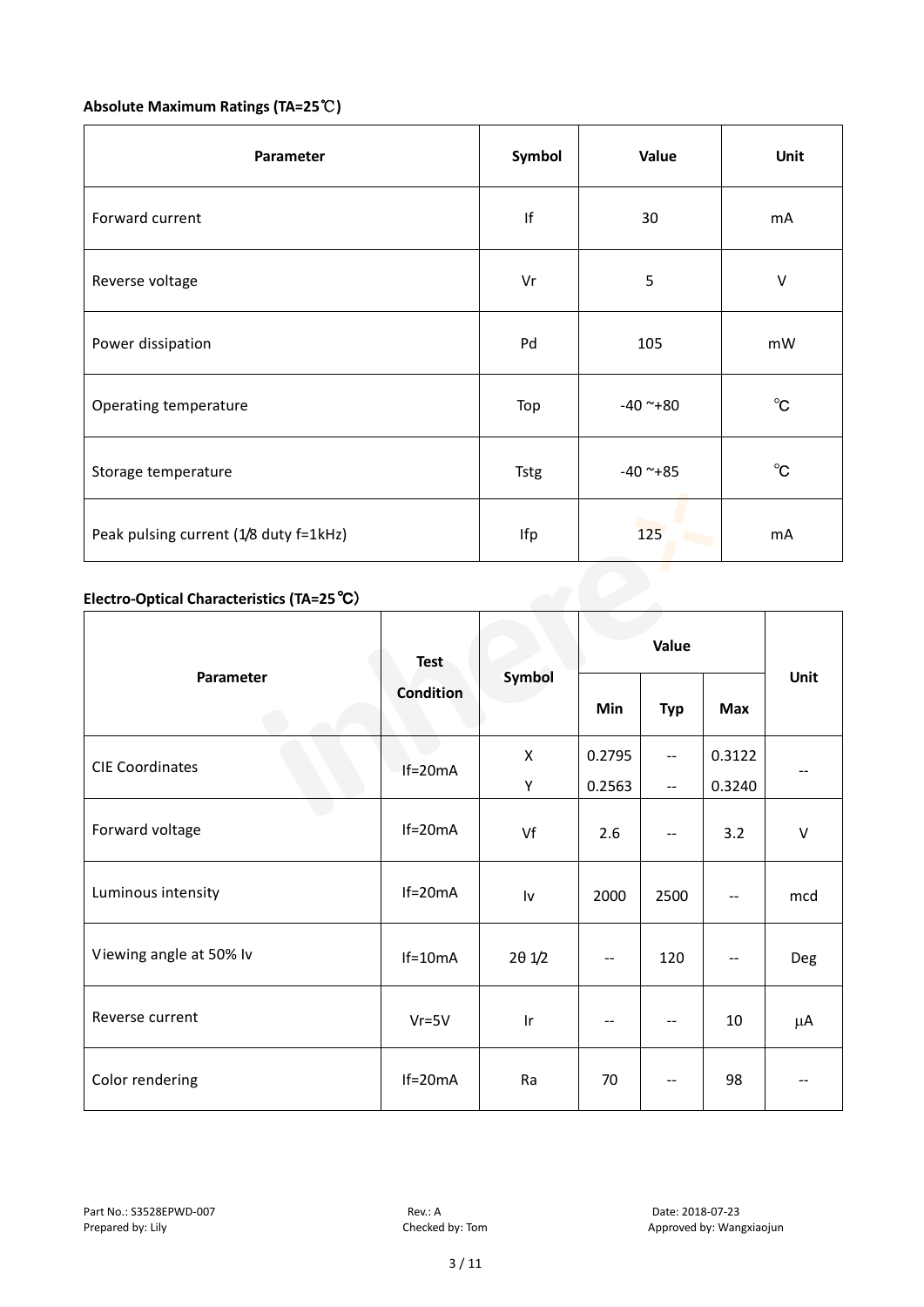#### **Optical Characteristic Curves**



Part No.: S3528EPWD-007 **Rev.: A** Rev.: A Rev.: A Date: 2018-07-23

Prepared by: Lily Checked by: Tom Checked by: Tom Approved by: Wangxiaojun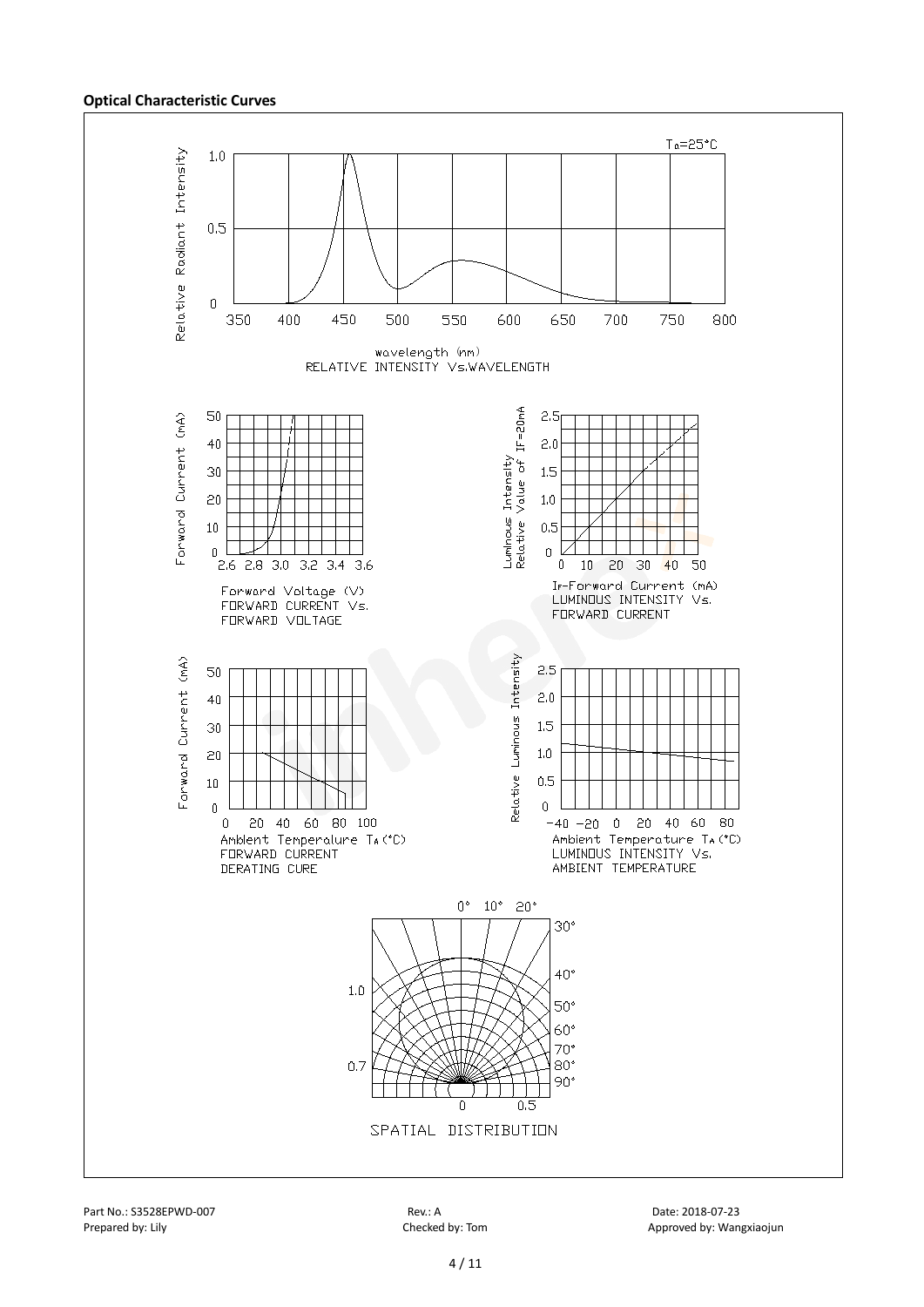# **Reflow Profile**

Reflow Temp/Time



## Notes:

- 1. We recommend the reflow temperature 245°C ( $\pm$ 5°C).the maximum soldering temperature should be limited to 260℃.
- 2. Don't cause stress to the epoxy resin while it is exposed to high temperature.
- 3. Times of reflow process shall be 2 or less.

#### ■Soldering iron

Basic spec is  $\leq$  5sec when 320°C (±20°C). If temperature is higher, time should be shorter (+10°C $\rightarrow$ -1sec).

Power dissipation of iron should be smaller than 20W, and temperatures should be controllable. Surface temperature of the device should be under 350℃.

#### **Rework**

- 1. Customer must finish rework within 5 sec under 340℃.
- 2. The head of iron cannot touch copper foil
- 3. Twin-head type is preferred.



Avoid rubbing or scraping the resin by any object, during high temperature, for example reflow solder etc.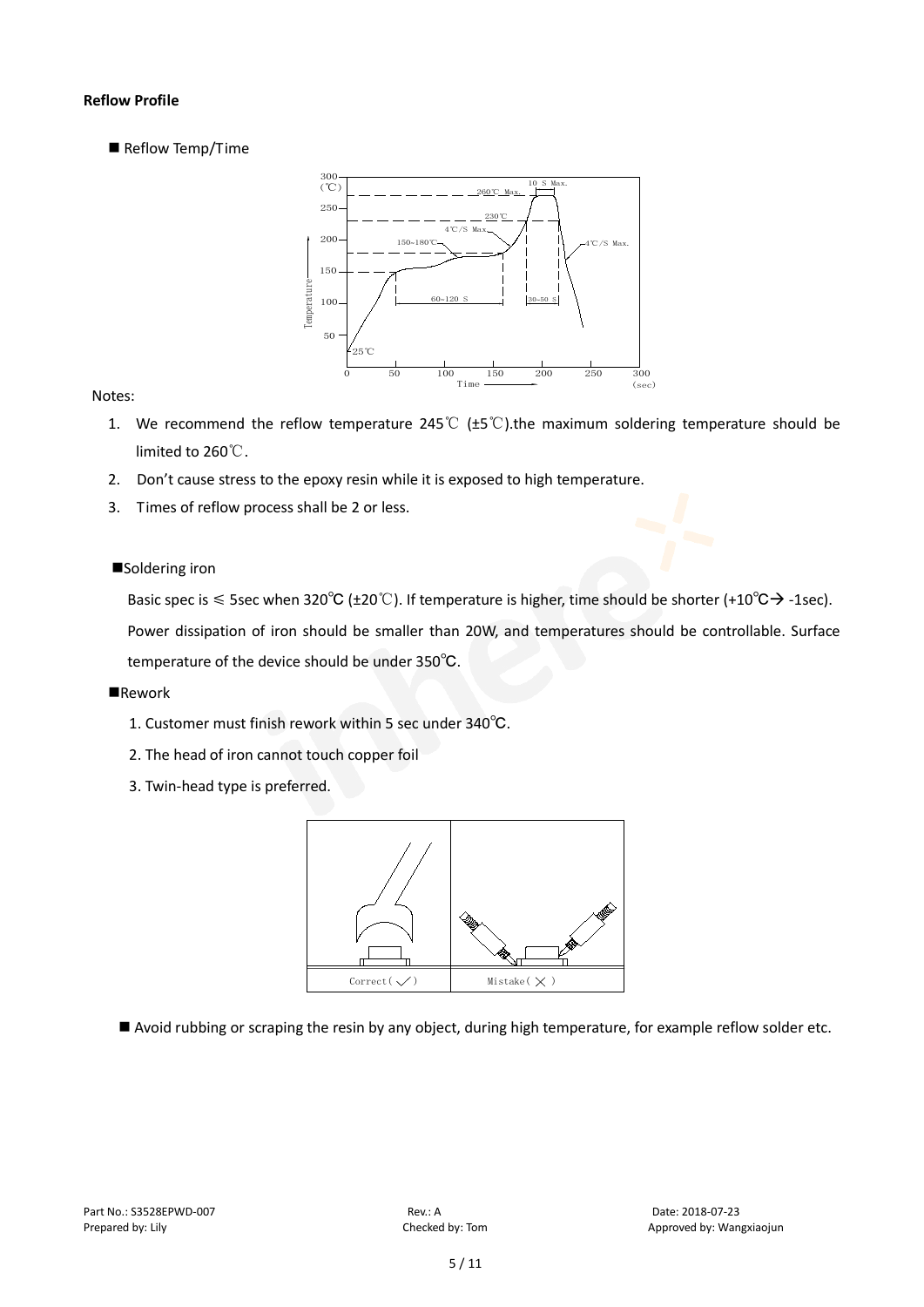#### T**est circuit and handling precautions**

■ Test circuit



- Handling precautions
- 1. Over-current-proof

Customer must apply resistors for protection; otherwise slight voltage shift will cause big current change (Burn out will happen).

- 2. Storage
- 2.1 It is recommended to store the products in the following conditions:

Humidity: 60% R.H. Max.

Temperature : 5℃~30℃(41℉~86℉)

- 2.2 Shelf life in sealed bag: 12 month at <5℃~30°C and <30% R.H. after the package is opened, the products should be used within a week or they should be keeping to stored at≦20 R.H. with zip-lock sealed.
- 3. Baking

It is recommended to baking before soldering. The Conditions is: 60±5℃/24hrs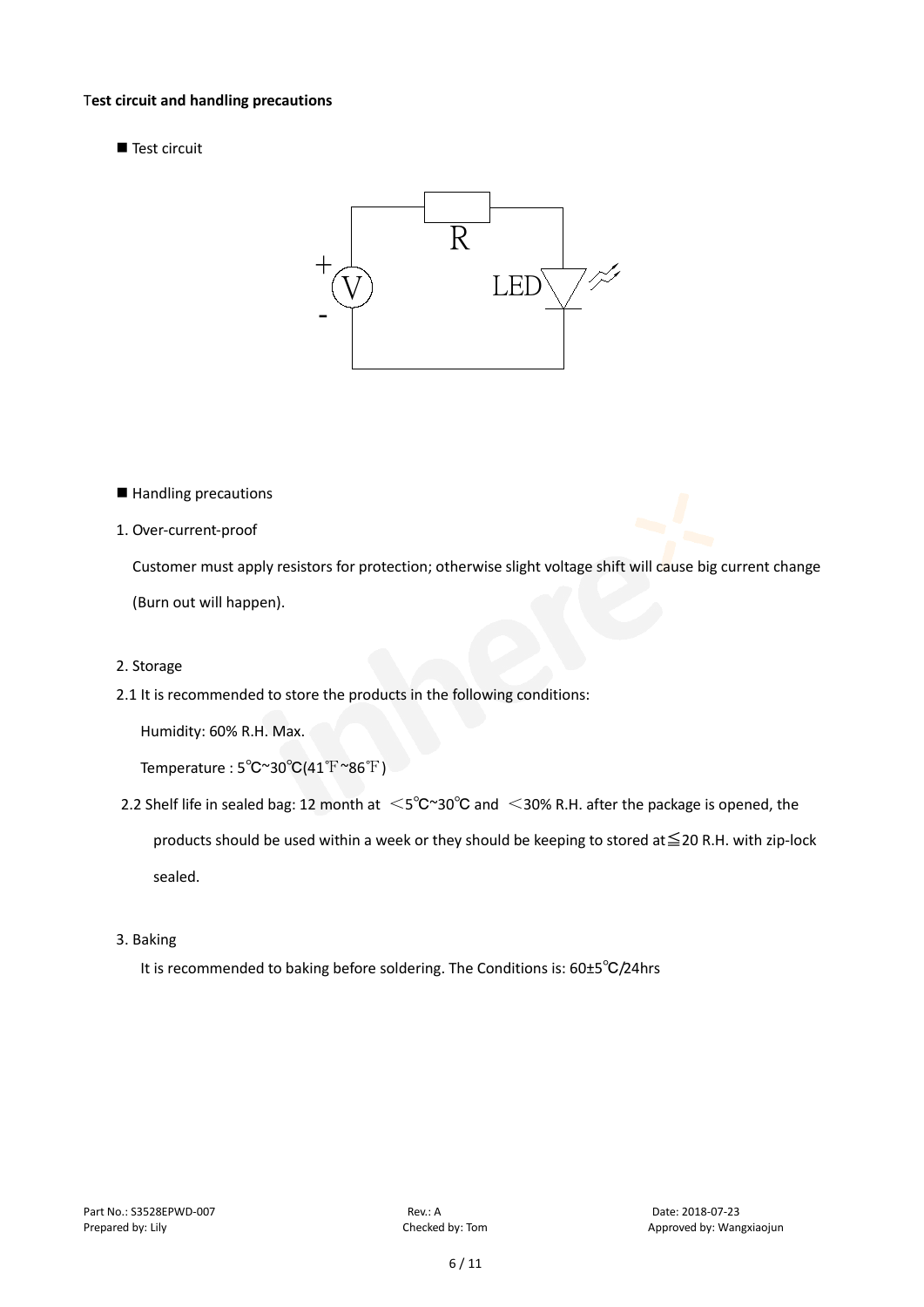# **Test Items and Results of Reliability**

| <b>Test Item</b>                                  | <b>Test Conditions</b>                                                         | <b>Standard</b><br><b>Test Method</b> | <b>Note</b> | <b>Number of</b><br><b>Test</b> |
|---------------------------------------------------|--------------------------------------------------------------------------------|---------------------------------------|-------------|---------------------------------|
| <b>Reflow Soldering</b>                           | Ta=260±5 °C, Time=10±2S                                                        | JB/T 10845-2008                       | 3times      | 0/22                            |
| Salt Atmosphere                                   | Ta=35±3°C, PH=6.5 $\sim$ 7.2                                                   | GB/T 2423.17-2008                     | 24hrs       | 0/22                            |
| Temperature Cycling                               | -40 $±5^{\circ}$ C<br>$30±1$ min<br>个→(25℃/5±1min) ↓<br>100±5°C<br>$30±1$ min  | GB/T 2423.22-2012                     | 100cycles   | 0/22                            |
| <b>Thermal Shock</b>                              | Ta=-40±5 $\degree \text{C}$ $\sim$ 100±5 $\degree \text{C}$ ,<br>15±1min dwell | GB/T 2423.22-2012                     | 100cycles   | 0/22                            |
| High Humidity High Temp.<br>Cycling               | Ta=30±5 °C $\sim$ 65±5 °C,<br>90±5%RH,24hrs/1cycle                             | GB/T 2423.4-2008                      | 10cycles    | 0/22                            |
| High Humidity High Temp.<br>Storage Life          | Ta=85±5 °C, $\psi$ (%)=85±5%RH                                                 | GB/T 2423.3-2006                      | 1000hrs     | 0/22                            |
| High Temperature<br>Storage Life                  | Ta=100±5°C, non-operating                                                      | GB/T 2423.2-2008                      | 1000hrs     | 0/22                            |
| Low Temperature<br>Storage Life                   | Ta=-40±5 $°C$ , non-operating                                                  | GB/T 2423.1-2008                      | 1000hrs     | 0/22                            |
| Life Test                                         | Ta=26±5 °C,@20mA,<br>$\psi$ (%)=25%RH~55%RH                                    |                                       | 1000hrs     | 0/22                            |
| High Humidity High Temp.<br><b>Operating Life</b> | Ta=85±5 $\degree$ C, @20mA,<br>$\psi$ (%)=85%RH                                | GB/T 2423.3-2006                      | 500hrs      | 0/22                            |
| Low Temperature<br><b>Operating Life</b>          | Ta=-20±5 °C,@20mA                                                              | GB/T 2423.1-2008                      | 1000hrs     | 0/22                            |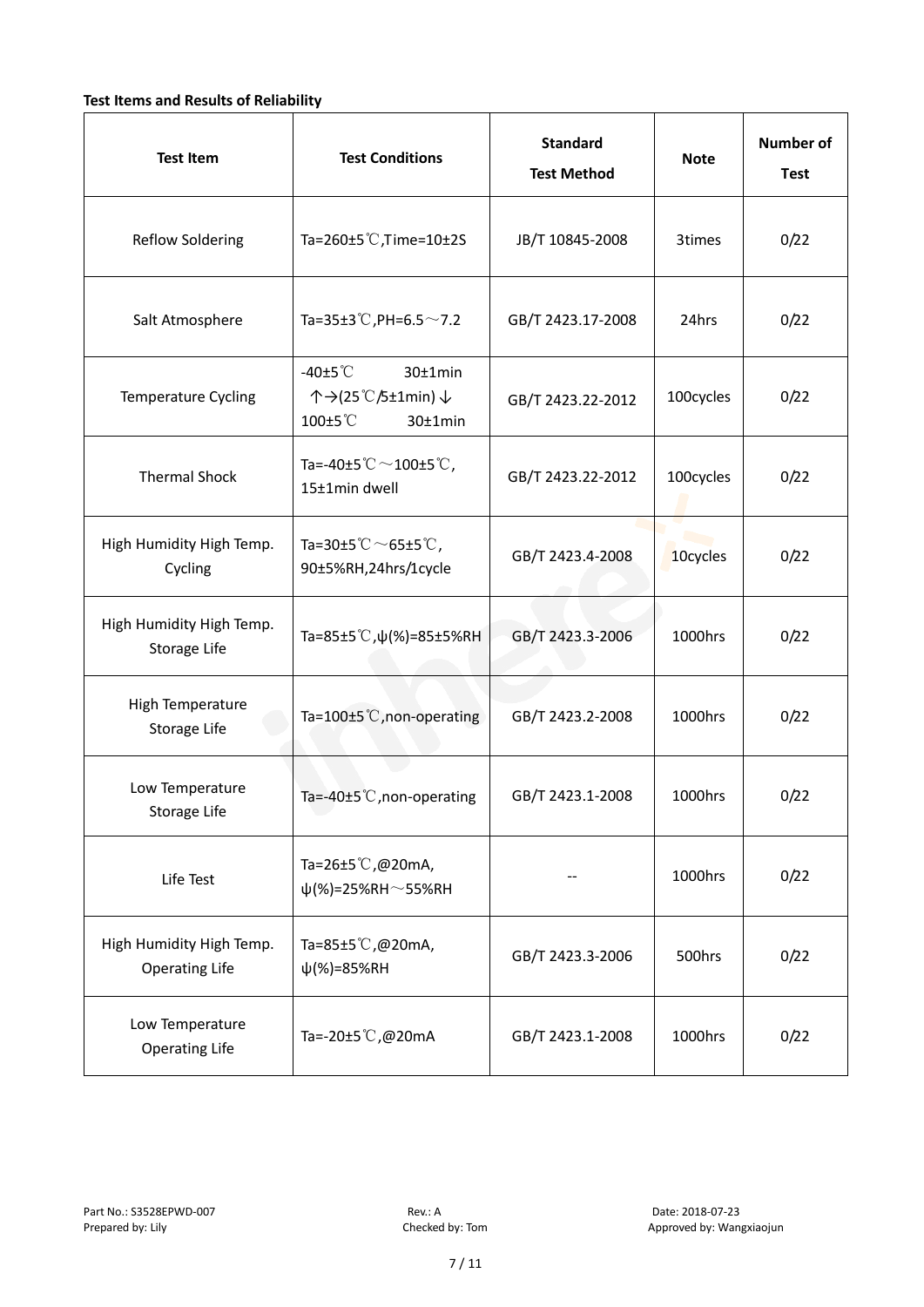# **Forward Voltage Rank Combination (IF=20mA)**

| Rank | Min. | Max. | Unit |
|------|------|------|------|
| 20   | 2.6  | 2.8  |      |
| 22   | 2.8  | 3.0  |      |
| 24   | 3.0  | 3.2  |      |

# **Luminous Intensity Rank Combination (IF=20mA)**

| Rank | Min. | Max.                     | Unit |
|------|------|--------------------------|------|
| W    | 2000 | 2500                     |      |
|      | 2500 | 3200                     | mcd  |
|      | 3200 | $\overline{\phantom{m}}$ |      |

# **Chromaticity Coordinates Ranks Combination (IF=20mA)**

| Rank  | <b>Chromaticity Coordinates</b> |        |        |        |        |  |  |
|-------|---------------------------------|--------|--------|--------|--------|--|--|
|       | X                               | 0.2915 | 0.2997 | 0.3046 | 0.2975 |  |  |
| NEW-0 | Υ                               | 0.2666 | 0.2829 | 0.2715 | 0.2563 |  |  |
|       | X                               | 0.2855 | 0.2948 | 0.2997 | 0.2915 |  |  |
| NEW-1 | Υ                               | 0.2769 | 0.2943 | 0.2829 | 0.2666 |  |  |
|       | X                               | 0.2795 | 0.2899 | 0.2948 | 0.2855 |  |  |
| NEW-2 | Υ                               | 0.2872 | 0.3057 | 0.2943 | 0.2769 |  |  |
|       | X                               | 0.2997 | 0.3091 | 0.3122 | 0.3046 |  |  |
| NEW-3 | Y                               | 0.2829 | 0.2960 | 0.2820 | 0.2715 |  |  |
|       | X                               | 0.2948 | 0.3060 | 0.3091 | 0.2997 |  |  |
| NEW-4 | Υ                               | 0.2943 | 0.3100 | 0.2960 | 0.2829 |  |  |
| NEW-5 | X                               | 0.2899 | 0.3029 | 0.3060 | 0.2948 |  |  |
|       | Υ                               | 0.3057 | 0.3240 | 0.3100 | 0.2943 |  |  |

## **Group Name on Label (Example DATA: 20XNEW-1 20)**

| <b>DATA: 20XNEW-1 20</b>                              | Vf(V)           | Iv (mcd)  | CIE(X,Y)                          | <b>Test Condition</b> |
|-------------------------------------------------------|-----------------|-----------|-----------------------------------|-----------------------|
| $20 \rightarrow X \rightarrow$ NEW-1 $\rightarrow$ 20 | $2.6^{\sim}2.8$ | 2500~3200 | X(0.2855~0.2997),Y(0.2666~0.2943) | IF=20mA               |

Notes:

1. The tolerance of luminous intensity (Iv ) is  $\pm 15\%$ .

2. The tolerance of CIE Coordinates(X, Y) is ±0.01.

- 3. This specification is preliminary.
- 4. This specification is a standard specification of our factory, can make in accordance with customer's special requirement.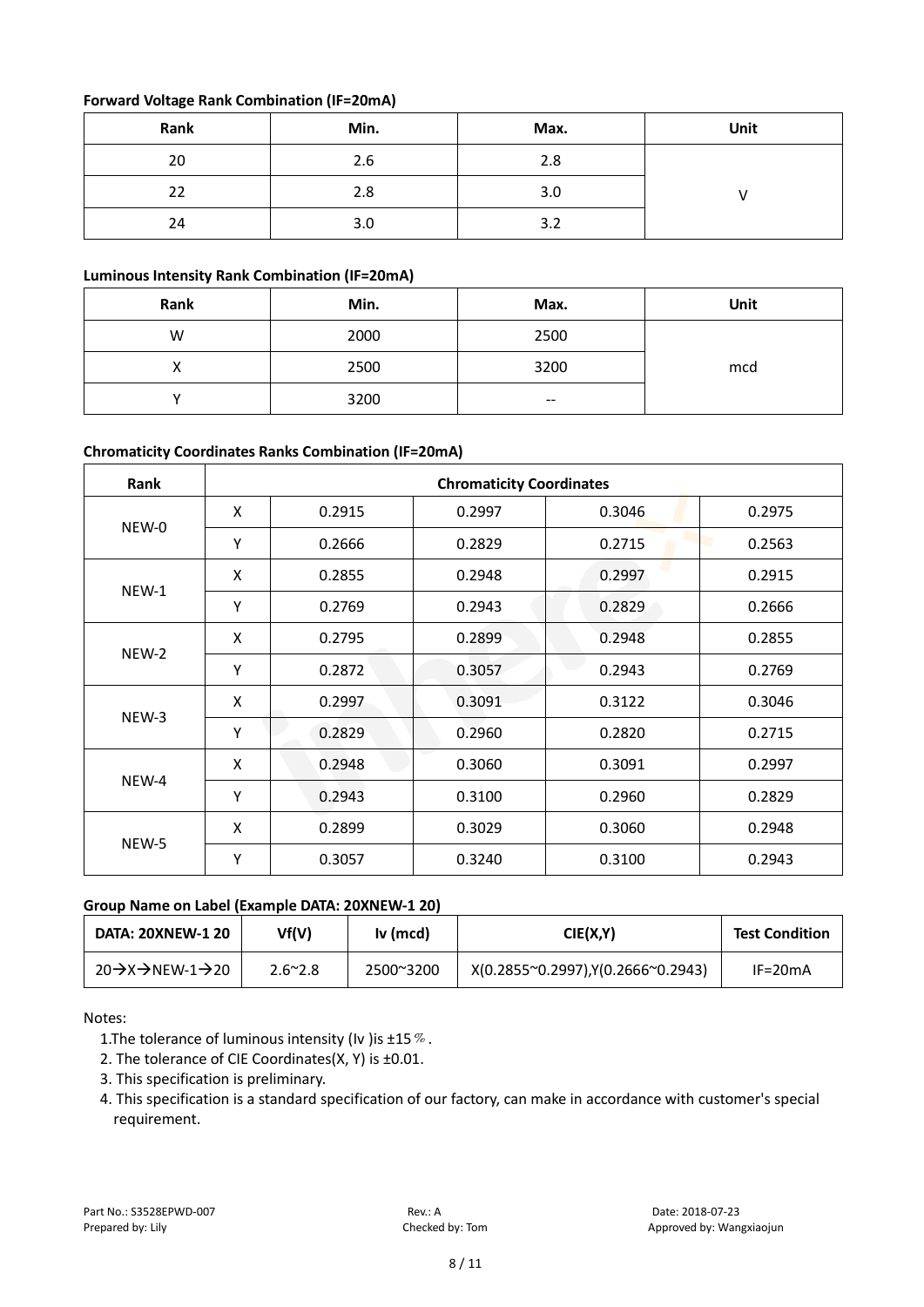#### **XY Chromaticity Coordinate**

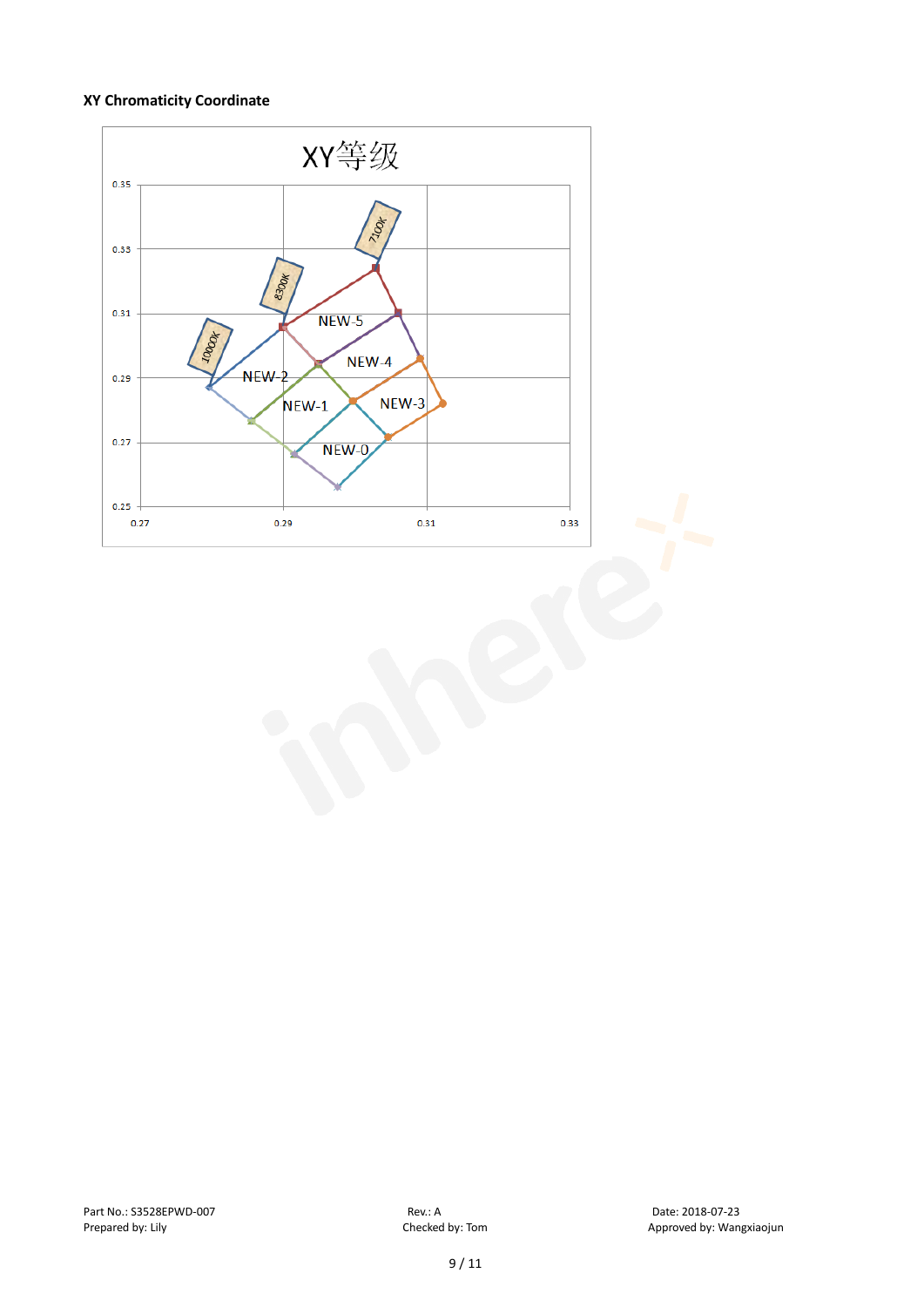#### **3528 Series SMD Chip LED Lamps Packaging Specifications**

- 
- Feeding Direction **Constanting Constanting Constanting Constanting Constanting Constanting Constanting Constanting Constanting Constanting Constanting Constanting Constanting Constanting Constanting Constanting Constanting**

ន $\overline{\mathbb{R}}$ 





**Dimensions of Tape (Unit: mm)**



Notes:

- 1. Empty component pockets are sealed with top cover tape;
- 2. The maximum number of missing lamps is two;
- 3. The cathode is oriented towards the tape sprocket hole in accordance with ANSI/EIA RS-481 specifications.
- 4. 2,000pcs/Reel.